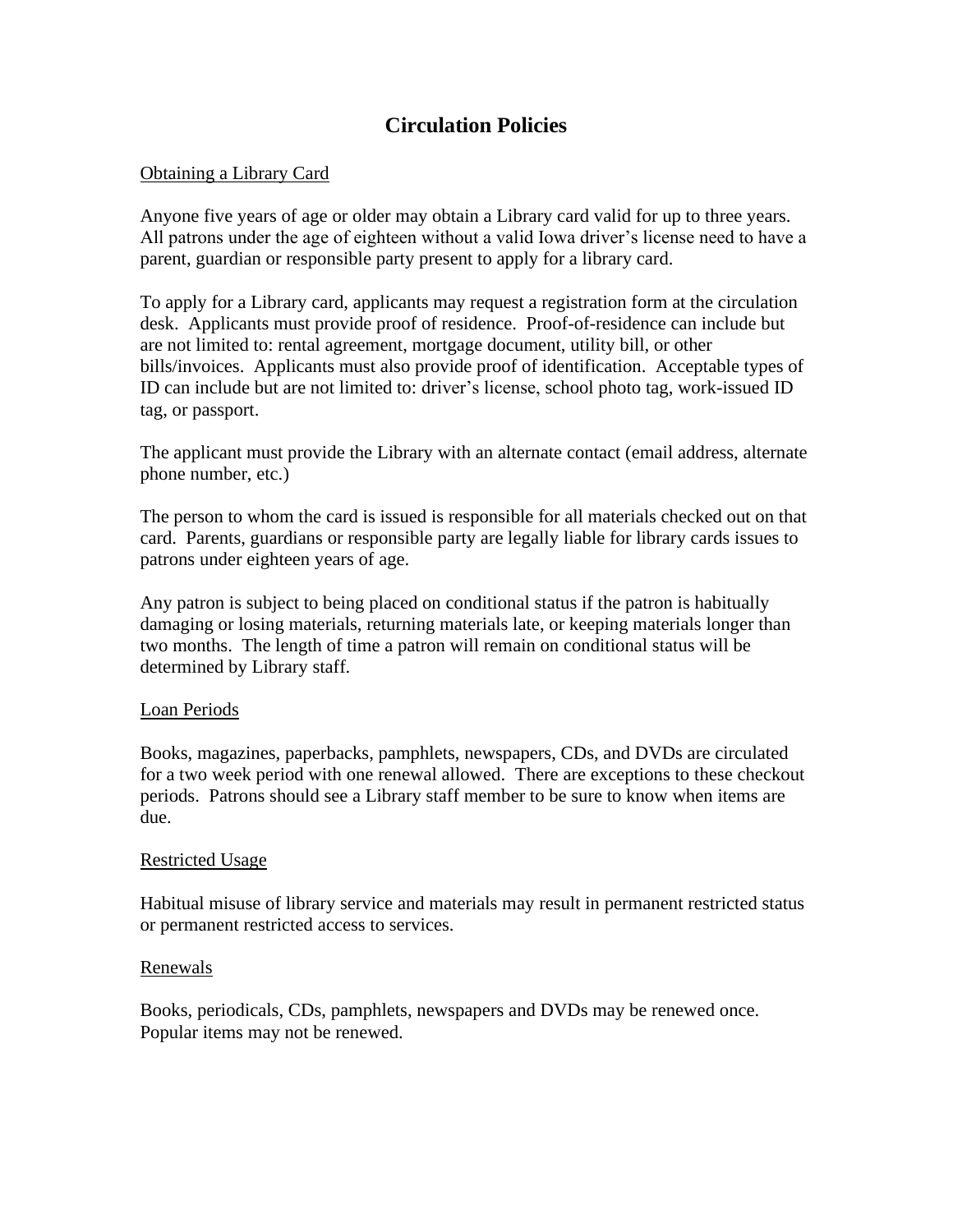### Popular Items

Books that are in demand are loaned for a two week period and cannot be renewed. To reserve an item, patrons may simply request to be added to the Reserve List. Patrons will receive notification by telephone when the material is available. Materials are held for three days after notification.

#### Overdue Notices

Borrowers are responsible for returning materials by closing time on the due date. A date-due printout is given to borrowers each time items are checked out. As a courtesy reminder, the Library will mail overdue notices to the borrower when an item is overdue.

#### Audio & Video Services

The Library has the following audio-visual equipment for use in the Library: PC computers, typewriter, television with DVD player.

#### Open Access

The Library participates in the statewide borrowing program Open Access. This is a multi-type library program that allows patrons to borrow materials in person at participating public, school, academic, and university libraries.

#### Interlibrary Loan

Persons with valid Library cards may request that the Wall Lake Public Library borrow items from another library. Patrons are limited to having three (3) interlibrary loan materials checked out at any one time. There is a \$1.00 charge per item for the service, and additional charges may be assessed by lending libraries. Due dates on interlibrary loan materials are determined by the lending library.

#### Lost/Damaged Material

One month after material is due, patron will be called or sent an overdue notice. No charge for material unless patron insists.

#### Theft of Library Materials

Having a library card is a privilege. When you sign up for a library card, you are agreeing to comply with the library's Circulation Policies. Checking out library materials and not returning them is a crime. The Wall Lake Public Library will prosecute violators of the Circulation Policies to the extent allowed by law.

The following sections of the Code of Iowa relates to this topic: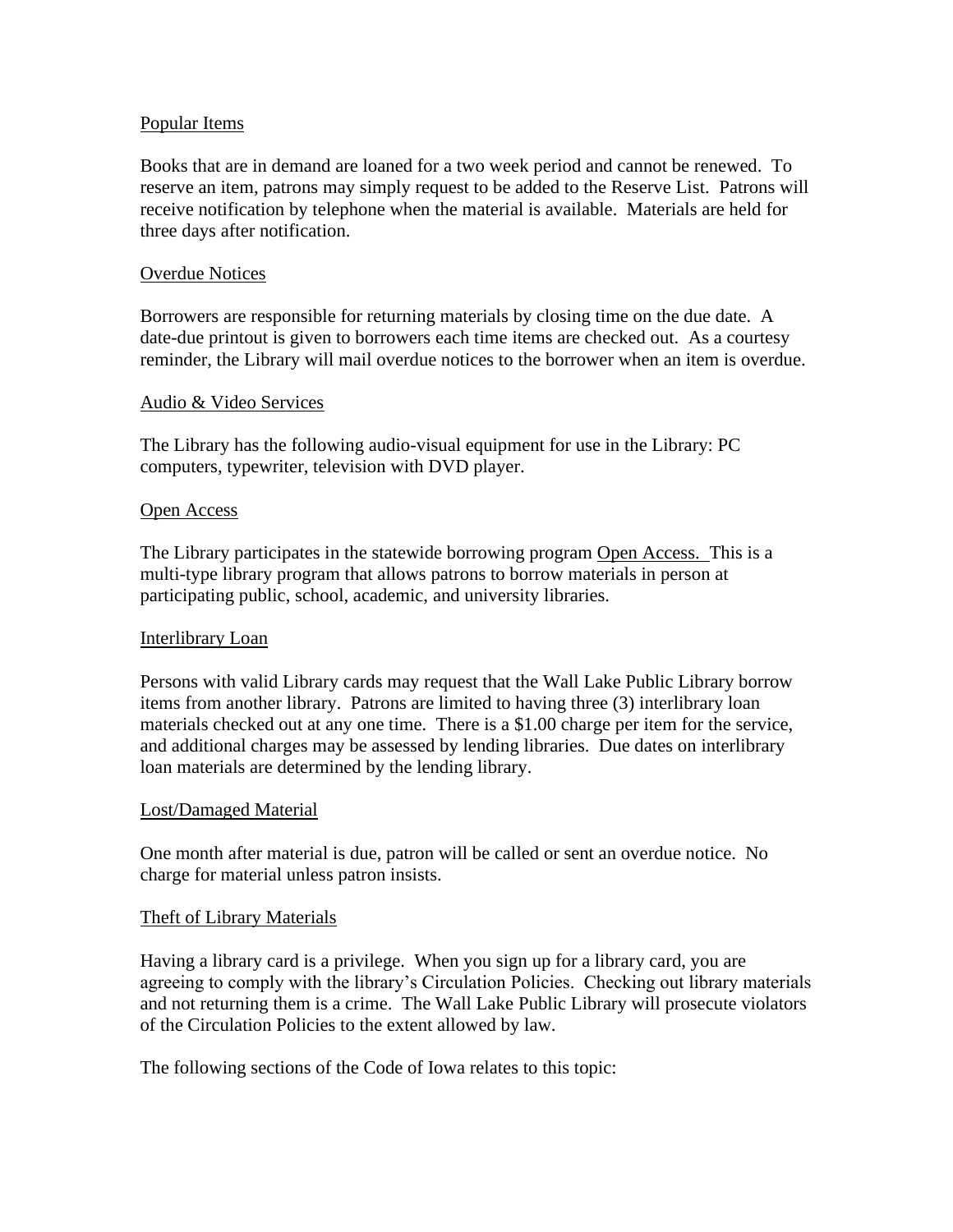*Revised January 2015; Reviewed April 2016; Reviewed February 2018; Revised February 2019; Reviewed March 2020*

## **Exhibit & Bulletin Board Policy**

Bulletin Boards and distribution of Materials: Space permitting, the Library will post announcements of the cultural activities of the community – those concerned with literature, art, music, drama, and related activities and the public announcements of general interest to the community.

Exhibits in the Library are seen by anyone who walks into the Library, both children and adults who may have various degrees of sophistication. The materials of the exhibits must therefore meet what is generally known as a "standard acceptable to the community."

The use, by individuals or organizations, of the Library's facilities for displays and/or exhibits, other than those that pertain to the Library, is not a right but a privilege, which is subject to review by the Library Director and/or Board of Trustees.

The Library director may grant the privilege of placing exhibits and displays in the Library, subject to these conditions:

- 1. No poster, display, exhibit, pamphlet, brochure, leaflet or booklet shall be exhibited, displayed or placed in the Library for distribution without permission from the Library director. All items will be dated when posted.
- 2. No outside organization or individual shall be permitted to display or exhibit any materials, leaflet, or posters which advocate the election of defeat of a candidate for public office or which advocates an affirmative or negative vote for or against a proposition, whether political or otherwise.
- 3. No organization or individual shall be permitted to place in the Library any box, receptacle, or canister which solicits donations, nor shall any poster or display be permitted which advocates or solicits consideration of any product or item sold by any commercial or charitable enterprise, unless the Library benefits directly from such sales. Posters announcing bazaars or programs sponsored by any local educational, religious, or fraternal organization may be displayed provided there is room for such displays and they are reasonable in size. Nothing may be posted that advocates one religion or belief over another.
- 4. The Library assumes no responsibility for the preservation, protection, or possible damage or theft of any item displayed or exhibited. All items placed in the Library are done so at the owner's risk.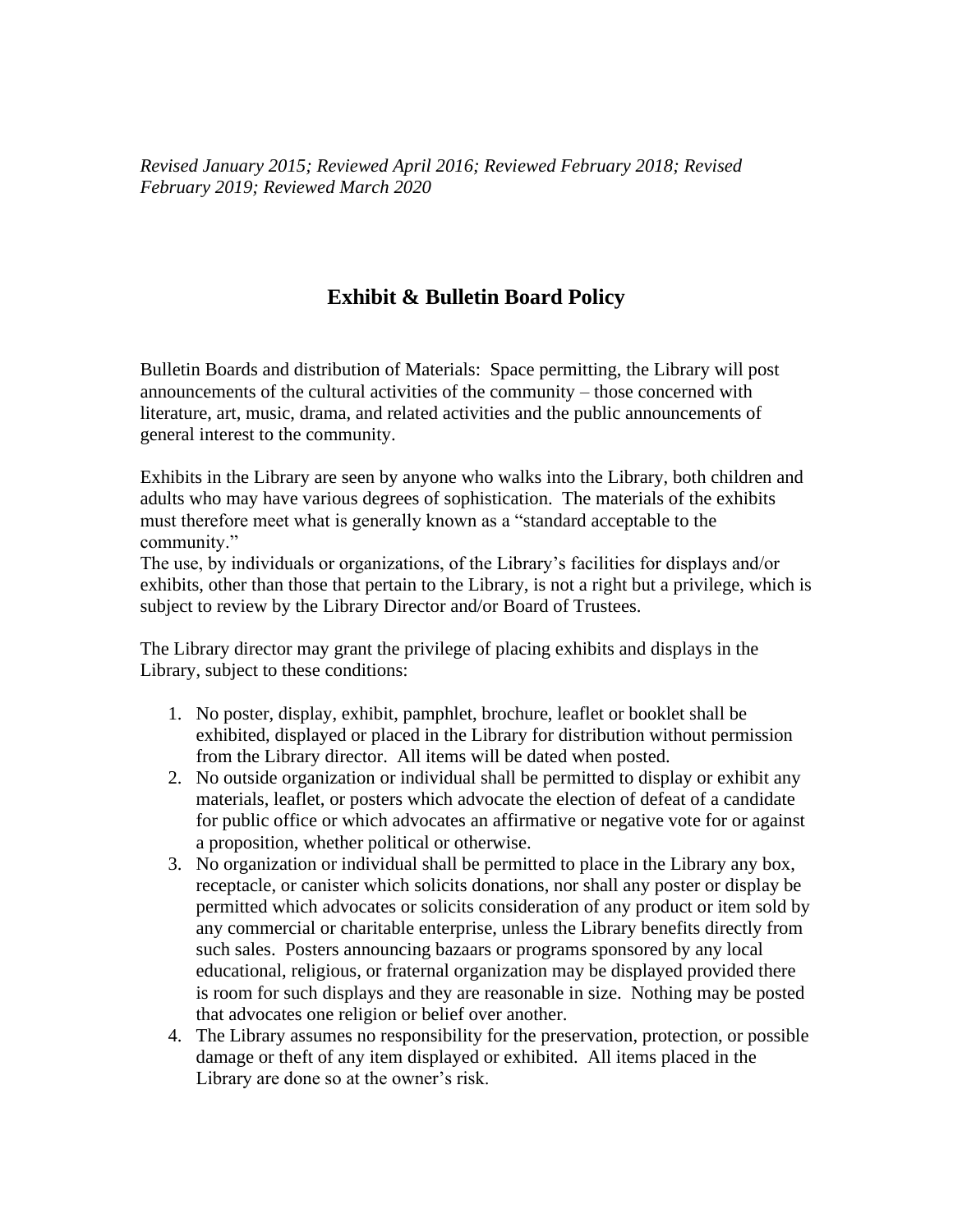- 5. Nothing may be posted or removed from exhibits or bulletin boards except by Library Director or authorized staff member. All notices posted in the Library become the property of the Library and may be removed or discarded at any time. The Library cannot accept responsibility for returning notices and posters to their owners.
- 6. The Library staff shall decide on the content and arrangement of all exhibits. Every item must meet the Library's standards of value and quality and the Library reserves the right to reject any part of an exhibit or to change the manner of the display. Permanent exhibits, gifts, or museum materials may be accepted, subject to approval of the Library Director and/or the Library Board.
- 7. Announcements of courses given by educational institutions or sponsored by recognized community groups might be accepted, but not those publicizing instruction of courses by individual teachers or private firms.
- 8. Exhibits are not to serve as political or religious forums, lost and found listings, business or sales contacts, a jobs directory or an exchange point for personal notes.
- 9. Persons are strictly forbidden to distribute advertising literature in the Library building, to circulate or post petitions, or to solicit funds for any purpose, other than those which will directly benefit the Library. The Library will not act as a distribution center for free materials that deal with controversial issues.
- 10. The Library is selective in making announcements available for quantity distribution. The Library Director must approve such materials.

Posting of notices and distribution of materials does not imply endorsement by the Library.

In all instances, the Library reserves the right to refuse any announcement it considers too commercial, in bad taste, or of doubtful value.

## **Safe Child Policy**

Children are always welcome in the Library. The staff and board care for the safety and well being of young patrons. While Library staff are always working to create a safe environment for all, it is necessary for parents and caregivers to do their part to insure that this is so.

## **Children aged 7 or under must be accompanied by a caregiver at all times. A caregiver must be 12 years of age or older. The library staff cannot assume responsibility for the safety of young children.**

The physical make-up of the Library building makes it impossible to see all patrons at all times. This is especially true of small children who may suffer an injury or may leave the public areas if left unattended. Adults must keep small children with them at all times.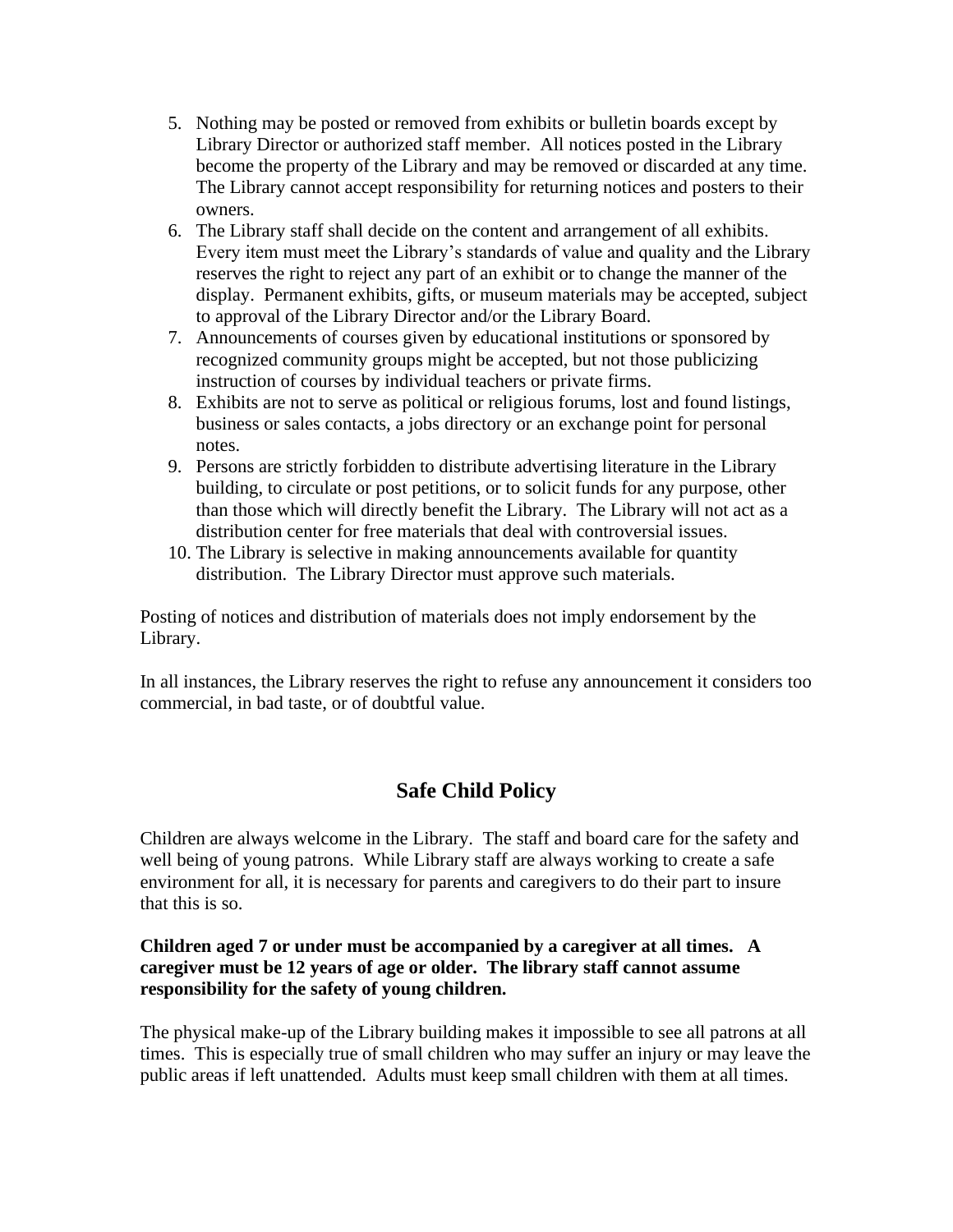Staff should not be placed in the position of supervising children too young to be attended.

## **Children aged 8 and over may be left unattended, at the discretion of a responsible adult. If the adult feels it is unsafe for the child to leave the building without adult supervision, the child should not be in the library unattended.**

Children aged 8 and over may be left alone for a period of time deemed necessary to research an assignment, complete a homework task, attend a library program, or for a period of time to select books and read in the Library. Children of all ages are expected to display appropriate behavior, conducive to maintaining a peaceful atmosphere in the building for all patrons. The child will be asked to leave the premises if proper behavior is not maintained. Children must know how to reach an adult in case of an emergency, and both child and adult should be aware of Library hours. At closing time, police will be notified to escort unattended children from the Library.

## **Parents and caregivers, not library staff, are responsible for the actions and safety of children visiting the library.**

## **Cellular Phone and Pager Use Policy**

The Wall Lake Public Library is committed to providing an environment that is conducive to study, research and reading, yet welcoming to all users. Patrons are asked to be considerate of those around them. Upon entering the Library, patrons are encouraged to turn their cellular phone ringer or beeper volume on low or vibrate. Conversations should be conducted in an unobtrusive manner. If a patron needs to have an extended conversation, they are invited to use the Library's entryway just outside the main area of the library. Please be aware that the Library is not responsible for any belongings left unattended if a patron chooses to leave the Library to take or make a phone call.

Patron use of the library phone will be at the discretion of Library staff.

Patrons may report inappropriate cellular phone or pager use to Library staff at the circulation desk.

## **Food and Drink Policy**

Drinks with lids and snack foods will be allowed in the Library. Patrons are expected to clean up any trash associated with food or drink consumption. If trash remains after appropriate warnings from the staff, the patron may be considered to have created a public nuisance.